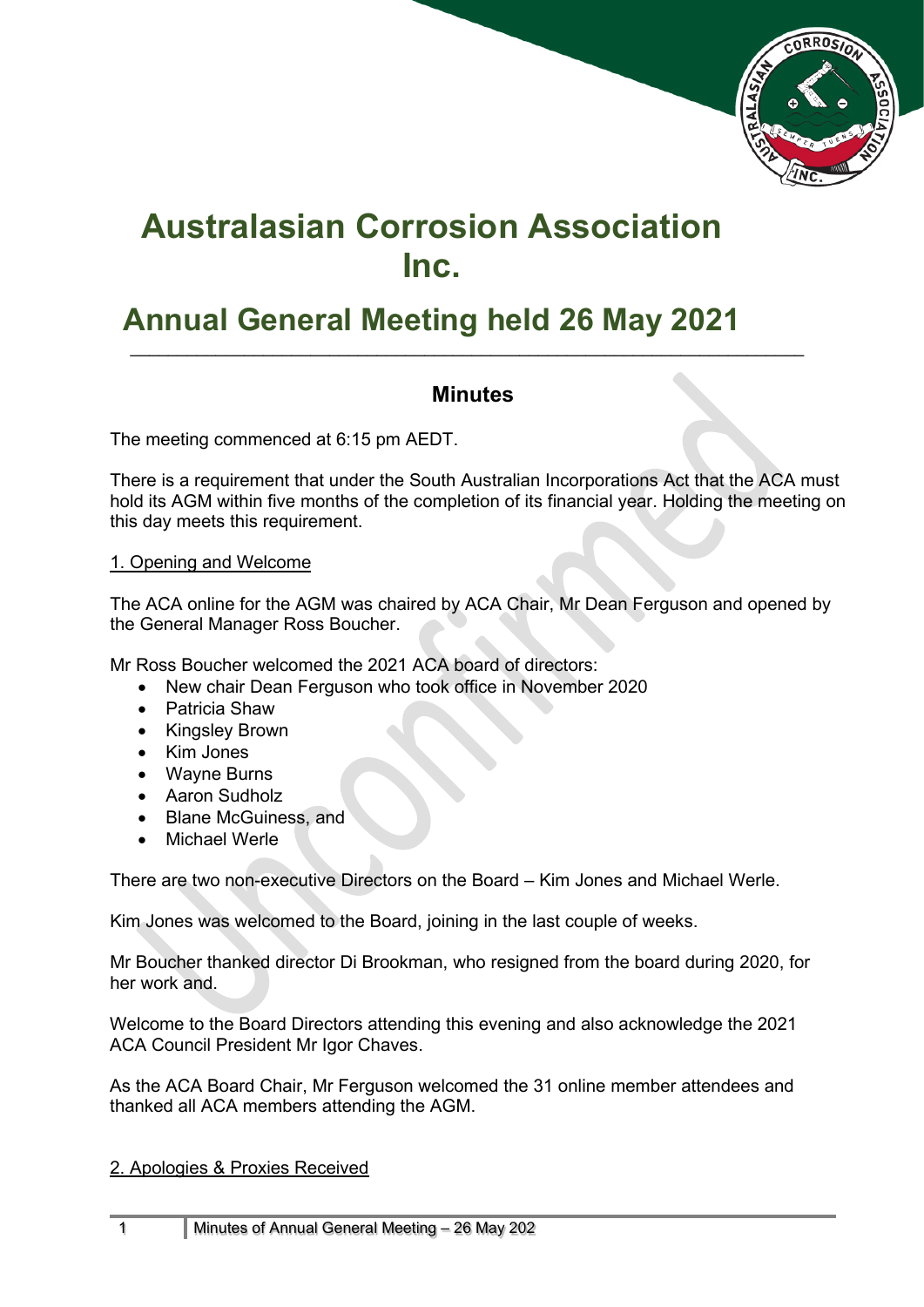

Mr Boucher noted that there were 12 proxies received and 31 people online, 43 in total.

Mr Boucher stated that the quorum of 40 had been met under the ACA Constitution requirements.

#### 3. Confirmation of the minutes of the AGM conducted on 27 May 2020

The draft minutes of the Annual General Meeting conducted on 27 May 2020 were circulated via a link.

No questions were received about the draft minutes.

The draft minutes of the Annual General Meeting conducted on 27 May 2020 were accepted.

| Moved:    | Candice Blackney |                |
|-----------|------------------|----------------|
| Seconded: | Andrew Russell   | <b>CARRIED</b> |

#### 4. Correspondence Received

There was no correspondence received to date, in relation to the AGM, for consideration.

#### 5. Presentation of 2020 Annual Report

Mr Boucher spoke to a video presentation which summarised the highlights of 2020 and future growth in the digital space:

#### **Training & Education**

- it was a challenging but very successful year during Covid, given the circumstances, as it presented ACA with interesting opportunities to progress into online content. A few courses were commenced at the beginning of the year however by May 2020, when ACA had its AGM, regions went into lockdown which required the cancellation a number of courses.
- With ACA's training partner, NACE, ACA was able to develop some blended formats for the CIP courses, ACA's most popular courses.
	- o Theory content was provided in an online format
- A live stream studio was set up by Rob Slater, the Digital Services Manager, in the ACA head office at Preston so lecturers could deliver live stream training courses, and webinars and events could be streamed to anywhere in the world.
- Trained more than 400 students from all parts of the world
- Traditionally, face to face events constrained by who could attend ACA's courses
- Course delivery online Cathodic Protection course lectured out of Dubai with students over six different world time zones.
- In the second half of 2020, Melbourne went into a hard covid lockdown for nearly three months where: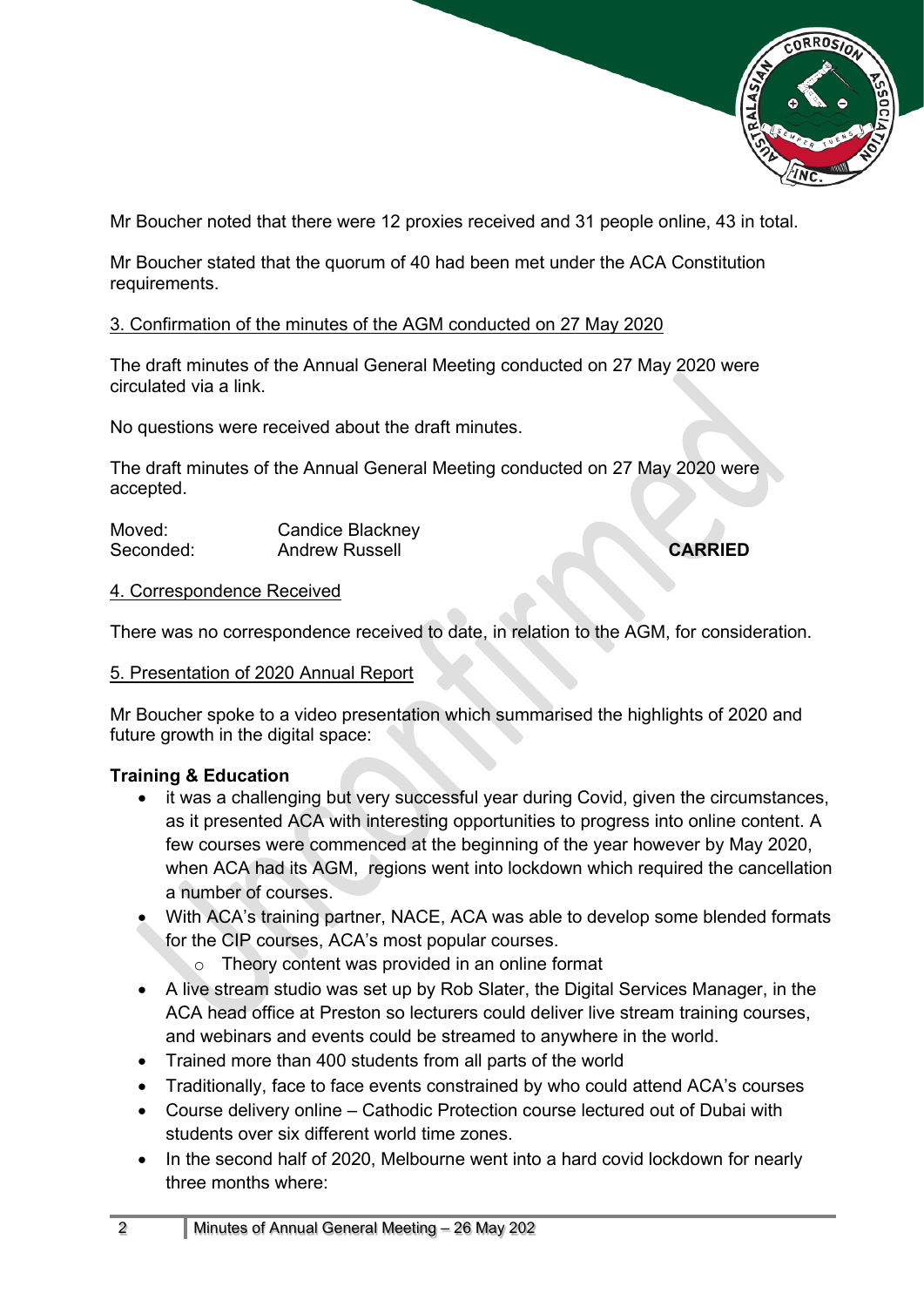

- $\circ$  No staff at all were allowed into head office
- o Delivery of all courses was online streaming via Zoom. For example, ACA ran an online course in Thailand under lockdown conditions with the lecturer streaming in from his home in Donvale Victoria Australia.
- Following the lifting of covid restrictions, ACA had a high demand and many registrations for courses in November and December of 2020, which traditionally are quiet periods.

#### **Conference**

The conference was affected by the pandemic which was scheduled to go to Perth in 2020. ACA learnt a lot and adapted with new technical media to deliver the conference. Like many other Associations, ACA became:

- a full online conference
- 15 quest speakers
- Free to ACA members
- Streamed live over three Wednesday sessions for two hours each session
- 250 individual logins
- Feedback was positive with future conferences being hybrid making it possible for more internationals to attend
- Applicator Day orgs presented via video stream on equipment
- Bristle Blaster demonstration has been ACA's most viewed video on the ACA website

#### **Webinar series**

Thanks to Lachlan Sebbens who was instrumental in delivering ACA webinars to ACA members:

- 30 webinars during the year
- 2,000 registrations
- More than 1,500 attendees in 20 countries
- Full program converted to online
- Thanks to branches for working with us. We got to engage with more of our members.

Mr Ferguson also talked about 2020 being a tough year for the Association and noted the efforts of the previous Board from 2020, including thanks to our outgoing Directors Dean Wall, Wayne Thompson, Di Brookman and Graeme Carlisle with some joining the ACA Council which keeps the knowledge there. Also acknowledging the staff's efforts in keeping the association afloat through 2020.

Particular acknowledgement of Dean Wall as a giant for the association for a long time – role in ACA Foundation and mentor for Mr Ferguson – thank you.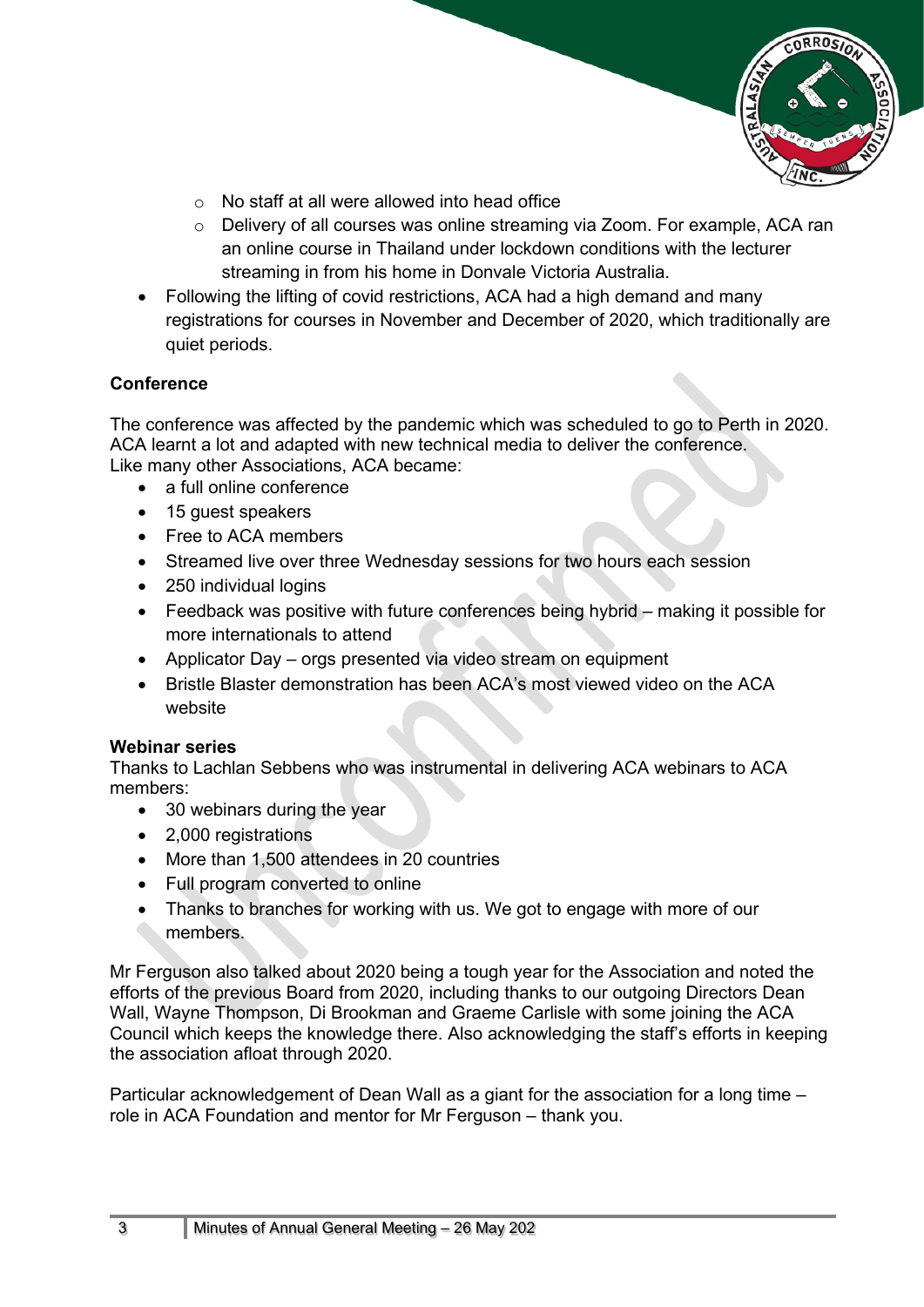

#### 6. Presentation of the Annual Audit and Financial Statements for year ending 31 December 2020

The annual audit and ACA financial statements for the period ended 31 December 2020 were presented to the meeting by the Chair.

- Cash flow positive
- Final deficit \$130K
- \$3M in assets, half in property, half in cash
- Revenue down from \$3.3M to \$1.76M with covid
- End the year with about \$2.2M in member's equity \$100K down from previous year due to adjustments by auditor (writing off & depreciation of old assets – some equipment & furniture dating back to 2014)
- Strong platform upon which to build upon
- Strong result, despite the downturn, represents the hard work of the Director team and the staff team throughout 2020.
- Auditor recommended a re-valuation of ACA's property assets in Middleborough Rd Blackburn as part of that process.
- Unlike other Associations, the ACA has come through the pandemic without having to tap into its reserves.
- Overall, while 2020 wasn't a growth year, leaves us in a strong position to re-grow

A question was raised about how the meeting course and revenue costs fell from 46% of revenue to 27% of revenue which greatly helped the bottom line when revenue had fallen so sharply. Was this due to the lower costs of online events? Will we continue to have online events?

Mr Ferguson confirmed that that ACA would continue events and courses online, however being mindful of a balance of face-to-face and online. Factor in reduction in costs could also be explained that ACA is now running Victorian-based training from its head office and not paying for venue hire, thus significantly reducing costs. This was part of the business case to move from Middleborough Rd to 30A Jessie St Preston.

Future will include planning to run more events and courses online, face to face and hybrid. Working with branches and technical groups to find the right balance of online and face to face events Eg online events for the Brian Cherry awards, normally held in Victoria had people from all around Australia attending.

Question about increase in deferred course and sponsorship revenue:

What was the increase in deferred course and sponsorship revenue due to as it went from \$97K to \$424K?

*Mr Ferguson that he has conferred with the finance Manager who said it had a bit to do with:* 

- *moving the conference.*
- *< \$100K was from a single course deferred and moved across*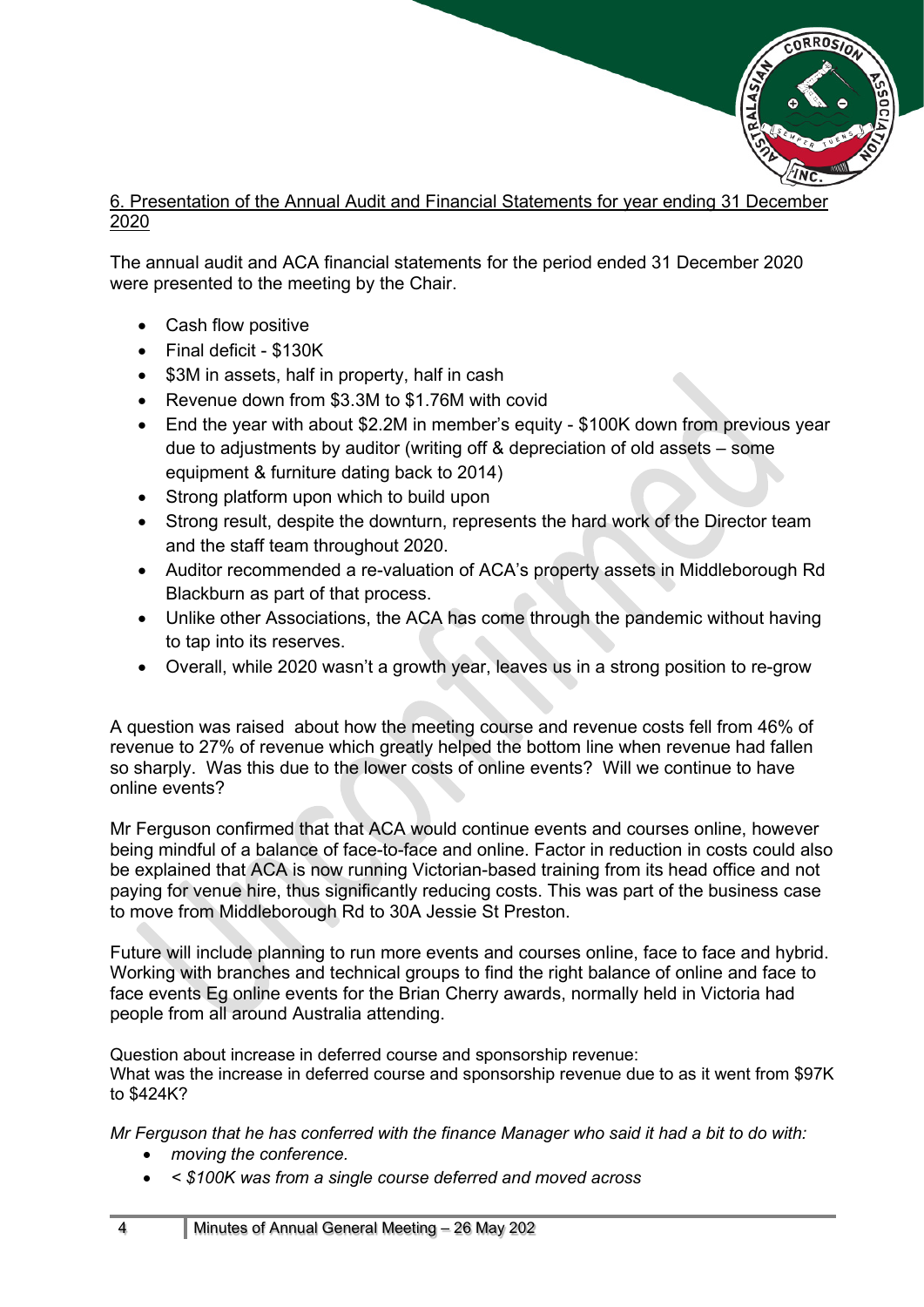

• *Also, in practice, ACA used to wait until January to release its courses for the year so traditionally wasn't booking in course into the next year ahead of time. however, over 2019 to 2020 calendar years, head Office started to release courses earlier so we started to book in a 12-month rolling course plan and bookings as we pre-sold courses.*

*Course sales particularly in Oct, Nov & Dec period were for course to be run in the next financial year, so we will see a pick up in deferred revenue as we pre-sell in one financial year and deliver them in a future financial year.*

*Mr Boucher confirmed a rolling 12 -month program, giving continuity of revenue coming in for training courses over the period rather than peaks and toughs ACA had previously experienced by setting a calendar of courses in Oct each year.* 

*Mr Ferguson also added that from a cash flow forecast, we've been financially tracking to ensure that Aca wasn't creating an artificially created level of revenue.*

Several questions were raised in regard to specific line items on the Annual Report to which Dean and Ross responded.

Moved: Dean Wall Seconded: Peter Dove **CARRIED** 

#### 7. Appointment of 2021 Auditor

The Chairman called for a motion to accept Baumgartner Audit Pty Ltd as the 2021 ACA auditors.

Moved: Dean Wall

Seconded: Jessie Ratcliffe **CARRIED** 

#### 8. General Business

Mr Boucher provided an update on the following:

- Upcoming Queensland Roadshow sold out regional events for technical face-face in Gladstone (60 attendees) and Mackay.
- Responding to covid and continuing online networking.
- 2021 conference in Newcastle: still risk from pandemic so Newcastle will go ahead. 83 abstract presentations (3 full streams), thank to sponsors who are supporting Newcastle conference.
- Continued Covid-19 measures implemented challenging time in Victoria with constant lockdowns; check-in procedure and QR code; covid worksafe plan with changing conditions. Constantly having to rearrange courses with no notice with lockdowns.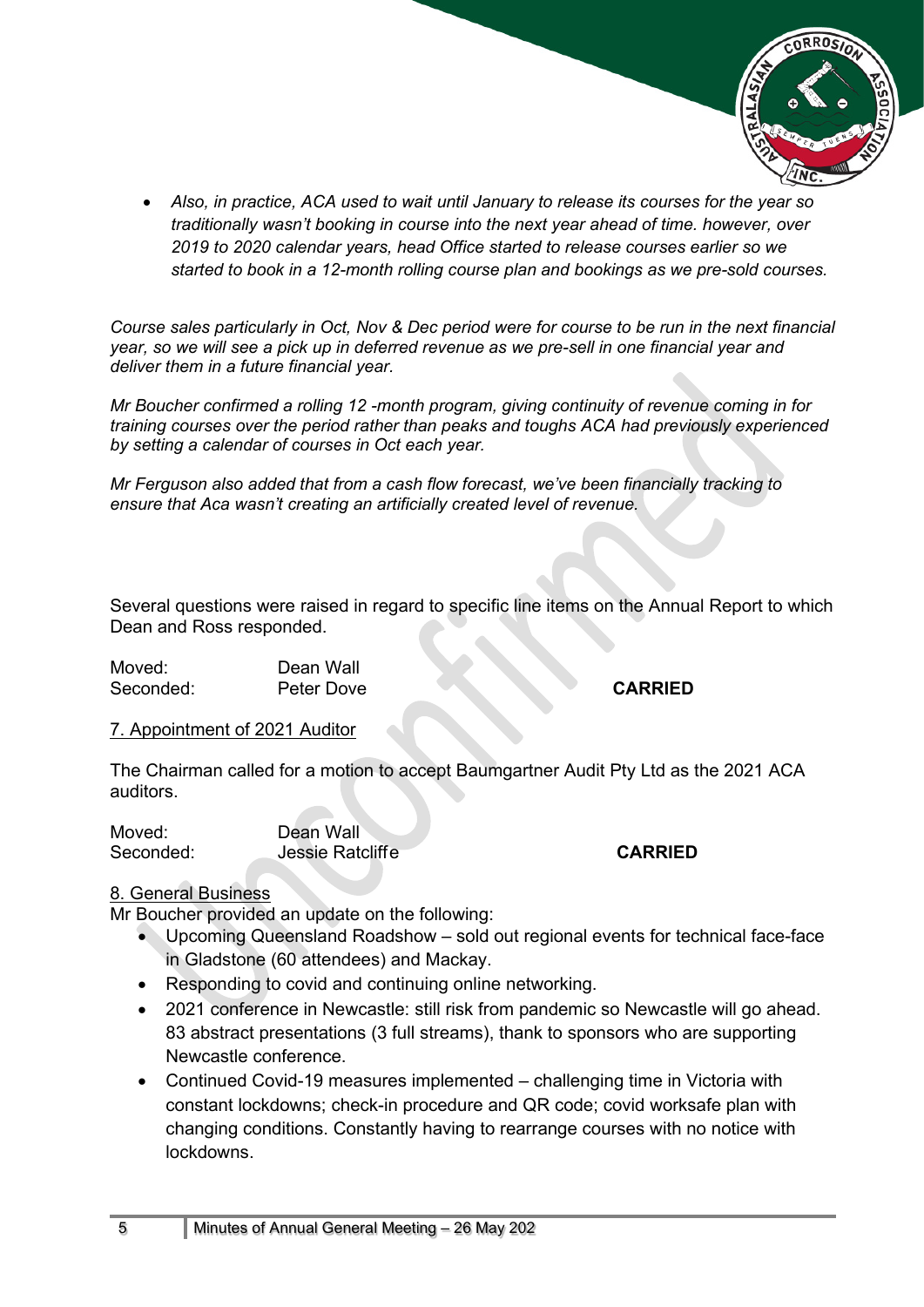

- New training course SPCC, ACA has taken up the C7, C12 training courses that ACA has the licensing agreement to run those courses (had run in 2008-2010). Demand is now to start running again to support applicator training space. Board committee to identify gaps and look at new courses.
- Two major training course provider partners NACE and SSPC merged in late 2019 into AMPP (Association for Materials Performance and Protection) – existing licensing agreements with NACE & SPCC will be changed over to AMPP agreements.
- Plans for Middleborough Rd Blackburn –the offices cleaned out and ready to be painted, re-carpeted and then covid hit. Deadline is 1 July 2021 to have ready for lease.
- Property lease renegotiation for an extended period for ACA Head Office at Melbourne Polytechnic. Aca signed a 2yr lease with a one-year notice period at Jessie St. The intention of Melbourne Polytechnic is at some stage to look at redevelopment of this building on Preston campus. Because of Covid, Melbourne Polytechnic is putting it in the long-term basket. Opportunity to take an extended lease is on the table so Mr Boucher will be talking to Melbourne Polytechnic to try and secure a longer term lease.

#### 9. Question Q&A

Mr Ferguson responded to a question in the chat:

"Annual report looks back and demonstrated our Survival during the heights of Covid 19. I don't see anything looking forward. what are the plans?"

Annual report is a report for the year, rather than the path forward Last year, Di Brookman left us in May and this was filled by someone who only stayed for a short period of time. A decision was made not to fill that role a month out from council elections. It gave the opportunity to look at the Board and then find someone to complement

Three new Directors were elected at the Council elections and joined the four existing Board Directors:

• Trish Shaw

the Board skills.

- Aaron Sudholz
- Wayne Burns

Kim Jones joined the Board a couple of weeks ago after a bit more searching and reviewing from the Board.

From a Board perspective, we have had to go over and above with respect to time commitments to bring new people into the team – refreshing.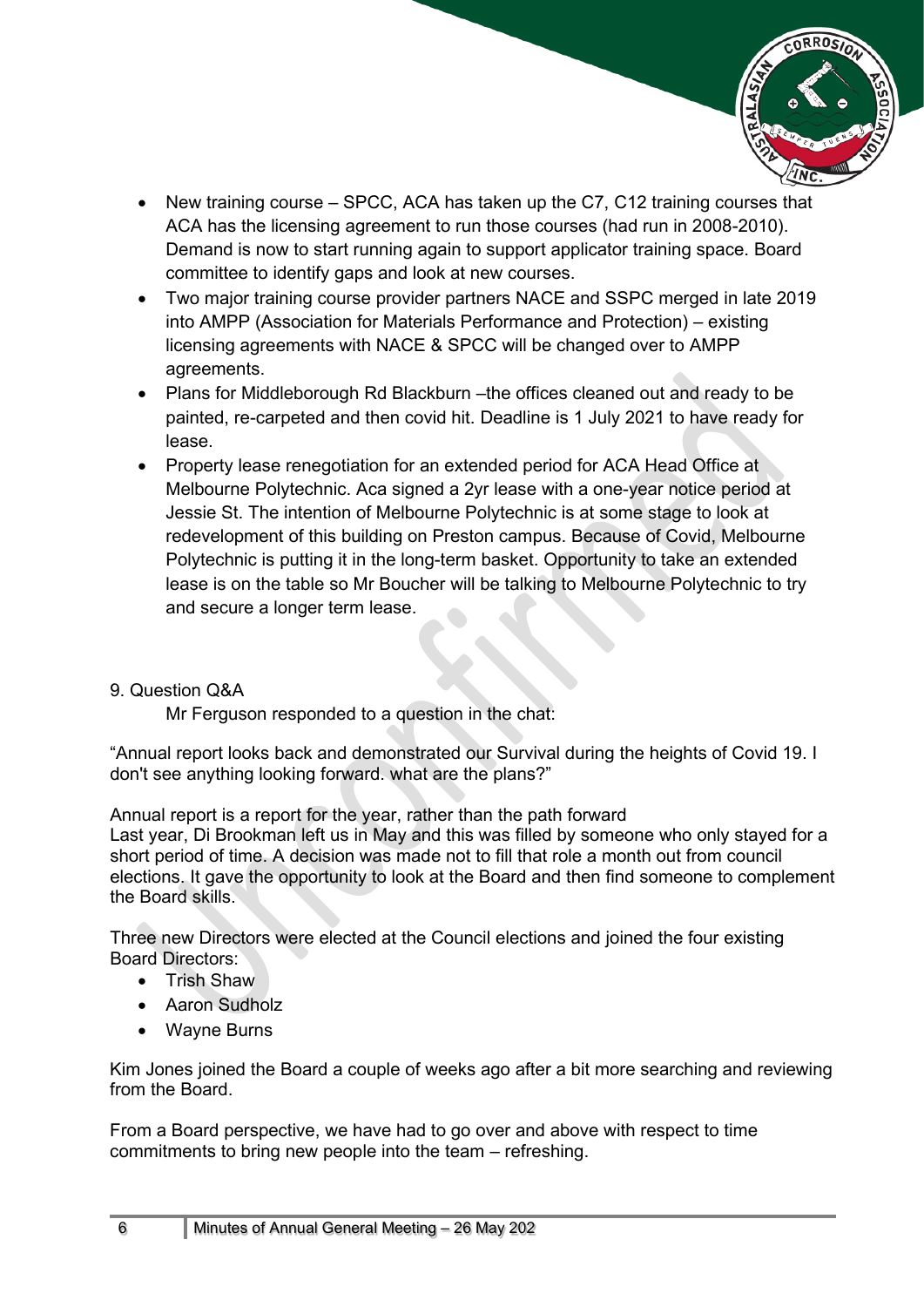

Directors are responsible for the strategic direction of ACA, for the financial performance on behalf of the members. The Directors come together to understand the organisation. Review of 2019 members survey and strategic plan. Collectively, consider ACA constitutional objectives and reviewing the strategic plan during covid.

The Board put the strategic plan on hold to navigate the pandemic in Feb/Mar 2020. We are now working on the strategic plan 2019-2022. Strong theme on advocacy to explain corrosion to the wider community.

Mr Ferguson spoke to a question raised about staffing. ACA is understaffed while trying to navigate processes through a pandemic. At the moment, there is only staff "deep" in each income service line.

Mr Boucher reconfirmed that ACA is low in numbers and working in here and now.

Engage volunteers: plans to do that in the future – watch this space. Need more staff. 3 year strategic plan needs to be broken into years.

Plans to more effectively engage volunteers includes having staff supporting those member volunteers.

Mr Ferguson spoke to CTC as a requirement as part of ACA's advocacy plans.

It was noted that membership statistics don't yet provide gender statistics. Women In Corrosion is identified an area of growth for ACA.

Zero carbon emissions – we should consider that in the future.

#### 10. Close of Meeting

The Chair thanked all those who took the time to attend the annual general meeting of the ACA. Mr Ferguson again thanked everyone for questions, as well as Graeme Carlisle, Dean Wall and Wayne Thompson for all their efforts because being involved at this level takes up a lot of time. He also thanked the commitment of the team, branch members, volunteers, ETC, Membership and other Board Committees, Board colleagues for everyone contributing and being great people.

The Chairman closed the meeting at 7.29 pm.